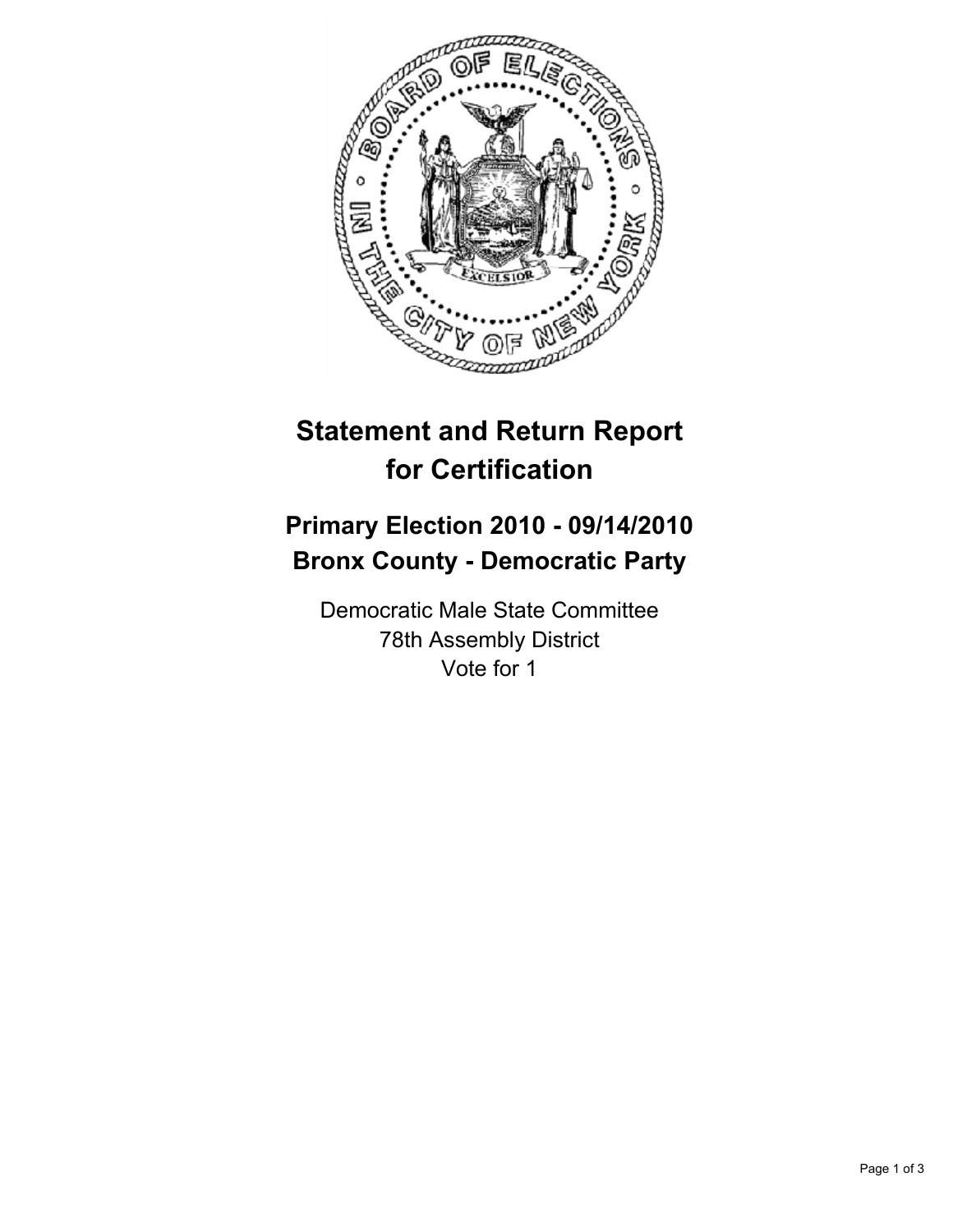

### **Assembly District 78**

| <b>PUBLIC COUNTER</b>       | 4,107 |
|-----------------------------|-------|
| <b>EMERGENCY</b>            | 0     |
| ABSENTEE/MILITARY           | 83    |
| <b>AFFIDAVIT</b>            | 89    |
| <b>MANUEL E FELIX</b>       | 771   |
| <b>RICARDO MARTINEZ</b>     | 1,741 |
| CHARLES RANGEL (WRITE-IN)   | 1     |
| CUAMO (WRITE-IN)            | 1     |
| E KELLY (WRITE-IN)          | 1     |
| HECTOR RAMIREZ (WRITE-IN)   | 1     |
| I SMOKE I VOTE (WRITE-IN)   | 1     |
| JAMES PEREZ (WRITE-IN)      | 1     |
| JAMES S. DUAK (WRITE-IN)    | 1     |
| JAMES S. DUARTE (WRITE-IN)  | 1     |
| NELSON CASTRO (WRITE-IN)    | 1     |
| RUBEN DIAZ (WRITE-IN)       | 1     |
| VILLAVERDE (WRITE-IN)       | 1     |
| WILLIAM SULLIVAN (WRITE-IN) | 1     |
| <b>Total Votes</b>          | 2,524 |